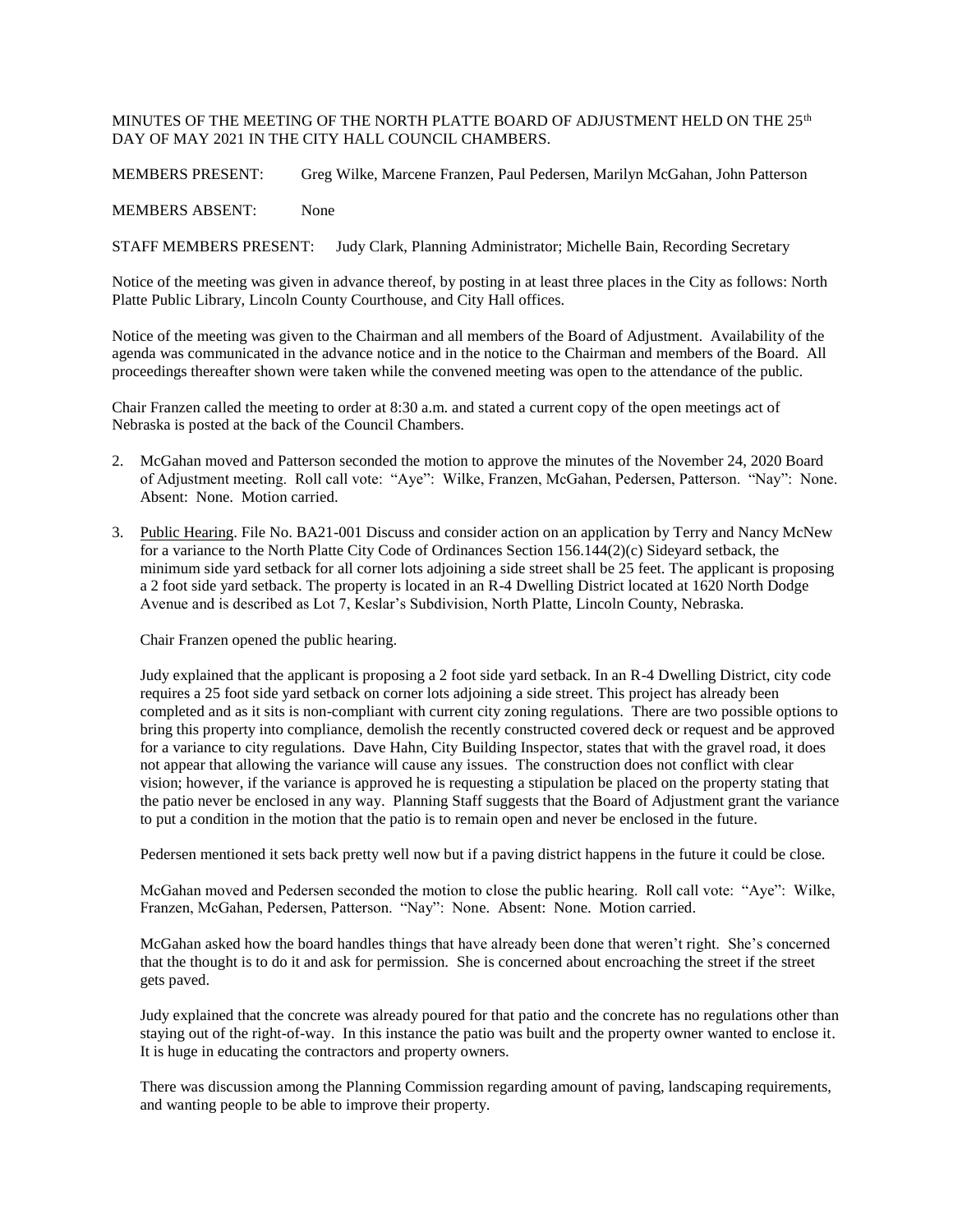North Platte Board of Adjustment May 25, 2021 Page - 2

> Pedersen moved and Wilke seconded the motion to find that the application to the North Platte City Code of Ordinances Section 156.144(2)(c) Sideyard setback, the minimum side yard setback for all corner lots adjoining a side street shall be 25 feet to allow a 2 foot side yard setback with the condition that the covered deck will never be enclosed in any way, be approved and granted forthwith because the strict application of any enacted regulation would result in peculiar and exceptional practical difficulties to, or exceptional and undue hardship upon the owner of such property, and such relief may be granted without substantial detriment to the public good and without substantially impairing the intent and purpose of any ordinance or resolution and the applicant does conform with the following five findings necessary for the board to grant the variance.

- a. The strict application of the zoning regulation would produce undue hardship,
- b. Such hardship is not shared generally by other properties in the same zoning district and the same vicinity,
- c. The authorization of such variance will not be of substantial detriment to adjacent property and the character of the district will not be changed by the granting of the variance,
- d. The granting of such variance is based upon reason of demonstrable and exceptional hardship as distinguished from variance for purposes of convenience, profit or caprice.
- e. The board finds that the condition or situation of the property concerned or the intended use of the property is not of so general or recurring a nature as to make reasonably practicable the formulation of a general regulation to be adopted as an amendment to the zoning regulation.

Roll call vote: "Aye": Wilke, Franzen, McGahan, Pedersen, Patterson. "Nay": None. Absent: None. Motion carried.

4. Public Hearing. File No. BA21-002 Discuss and consider action on an application by Janna Ryan for a variance to the North Platte City Code of Ordinances Section 156.044 (D)(2)(a) Front yard setback, the front yard setback shall be 40 feet or in direct conformity with the majority of similar buildings on the same block. The applicant is proposing a 33 foot setback. The property is located in a A-1 Transitional Agricultural District located at 3191 North Studley Road and is described as Tract A in Rosedale Ranch, Inc. Subdivision of the West Half of the Northwest Quarter of Section 26, Township 14 North, Range 30 West of the 6<sup>th</sup> P.M., Lincoln County, Nebraska.

Chair Franzen opened the public hearing.

Judy explained that the applicant is proposing a 33 foot setback. In an A-1 Transitional Agricultural District, city code requires a 40 foot front yard setback. The proposed project is to construct a 130' x 130' addition to the current structure. There is a 40'right-of-way on the north side of the property and the proposed building would be 33' south of the right-of-way, essentially meaning the building would be 73' back from the paved portion of Hall School Road. The variance has been submitted in conjunction with a request for an amendment to a conditional use permit to allow a dance school in an A-1 Transitional Agricultural District. If the variance is approved, the Planning Commission will hear the request at their meeting scheduled for May 25, 2021 at 5:30 PM. Planning Staff has no objections to the application, the proposed construction should not cause any adverse effects to the area since there will still be a fairly large setback from Hall School Road. Carla O'Dell, Lincoln County Highway Superintendent, has stated that the trees need to be removed from the north side of the property and possibly the west side of the property. If the trees come down that would increase the visibility around the building when driving. The contractor said no problem to take down the trees.

Philip Hamilton, 818 Reid Avenue, was present to represent the application. He stated they plan to tear the trees down and he can put it in writing. They need the extra 5' to accommodate everything they want to do. The building will be 24' tall, the same size as the building to the south and they will attach this to the preexisting building.

Kurt Pieper, 720 E.  $4<sup>Th</sup>$ , HD Management Company, was present and stated he manages property that surrounds this property. He has no objection to the building other than the trees being terrible to get onto Hall Road. He thinks something needs to say that trees can't grow back. The parking lot needs to be done at the same time. Sometimes it's tough to get trucks through there because of parking on the road. He hopes there is adequate room for whatever parking is required for that many patrons. He's concerned about building blocking the view of the road and thinks removing the trees and never being allowed to have them grow back would be a big improvement.

Wilke moved and Patterson seconded the motion to close the public hearing. Roll call vote: "Aye": Wilke, Franzen, McGahan, Pedersen, Patterson. "Nay": None. Absent: None. Motion carried.